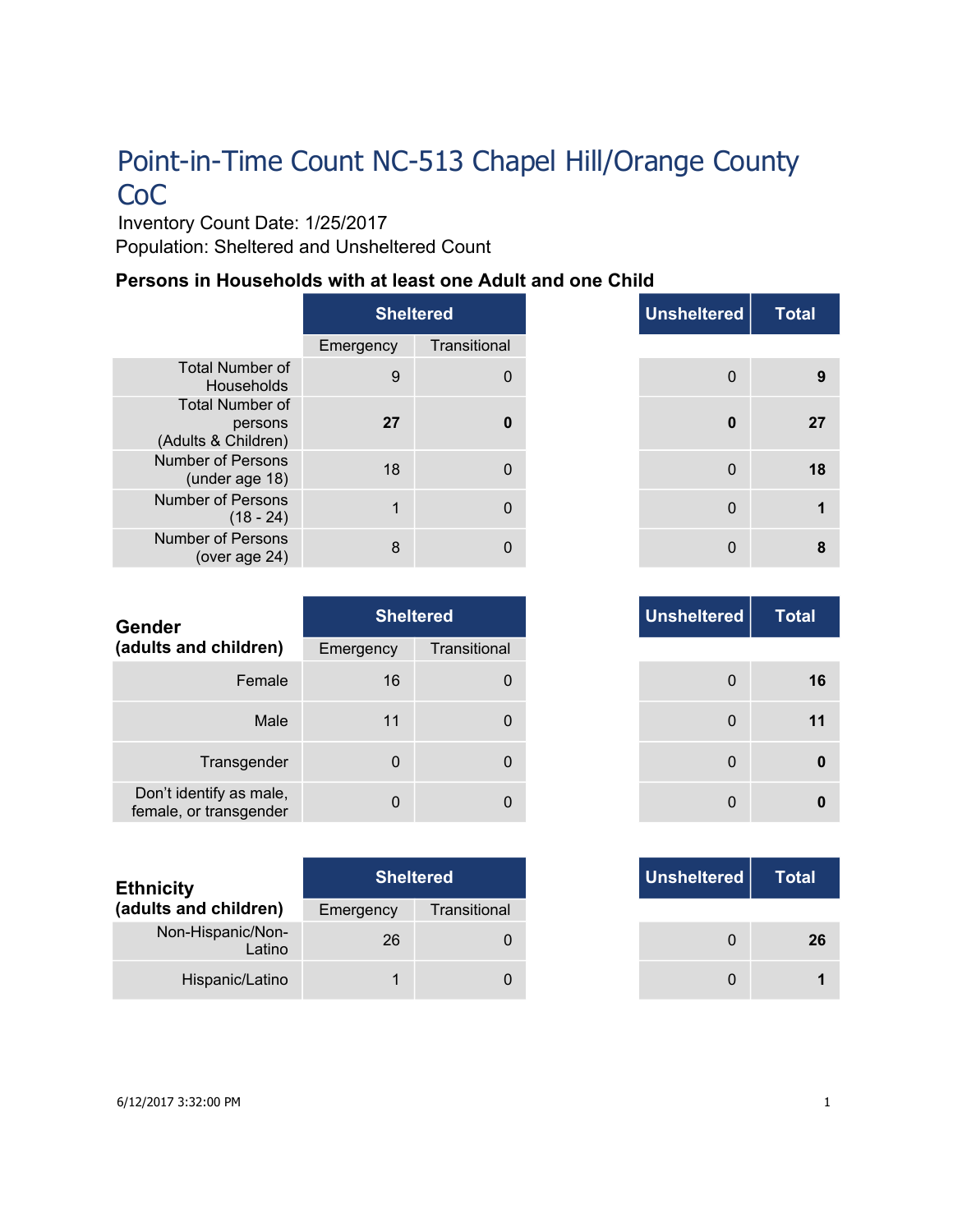| Race                                                |             | <b>Sheltered</b> |
|-----------------------------------------------------|-------------|------------------|
| (adults and children)                               | Emergency   | Transitional     |
| White                                               | $\mathbf 0$ | $\Omega$         |
| <b>Black or African-</b><br>American                | 24          | 0                |
| Asian                                               | $\Omega$    | 0                |
| American Indian or<br>Alaska Native                 | $\mathbf 0$ | 0                |
| Native Hawaiian or<br><b>Other Pacific Islander</b> | $\Omega$    | 0                |
| <b>Multiple Races</b>                               | 3           | 0                |

| <b>Chronically</b><br><b>Homeless</b> | <b>Sheltered</b> |              |  |  |
|---------------------------------------|------------------|--------------|--|--|
| (adults and children)                 | Emergency        | Transitional |  |  |
| Total number of<br>households         |                  |              |  |  |
| Total number of<br>persons            |                  |              |  |  |

|                | <b>Sheltered</b> |
|----------------|------------------|
|                | Transitional     |
| $\mathbf 0$    | $\mathbf 0$      |
| 24             | 0                |
| $\Omega$       | $\mathbf{0}$     |
| $\overline{0}$ | $\mathbf{0}$     |
| $\mathbf{0}$   | 0                |
| 3              | $\Omega$         |

|     | <b>Sheltered</b> |
|-----|------------------|
| าcy | Transitional     |
| 0   |                  |
| 0   |                  |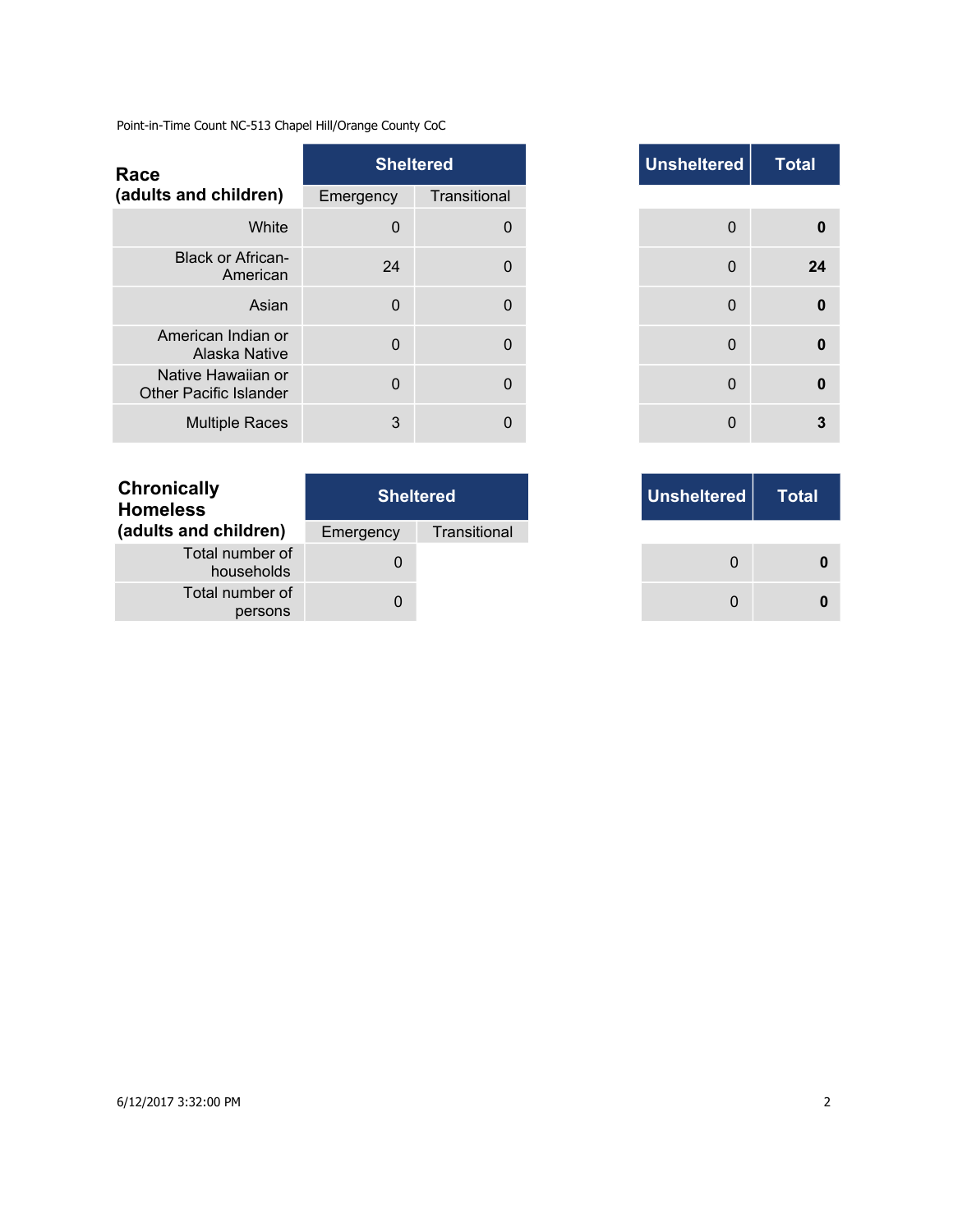## Inventory Count Date: 1/25/2017 Population: Sheltered and Unsheltered Count

## **Persons in Households with only Children**

|                                                   | <b>Sheltered</b> |              |            | Unsheltered | <b>Total</b> |
|---------------------------------------------------|------------------|--------------|------------|-------------|--------------|
|                                                   | Emergency        | Transitional | Safe Haven |             |              |
| <b>Total Number of</b><br>Households              |                  | 0            | 0          |             |              |
| <b>Total Number of</b><br>children (under age 18) |                  | 0            | 0          |             |              |

| Gender                                            | <b>Sheltered</b> |              |            | <b>Unsheltered</b> | <b>Total</b> |
|---------------------------------------------------|------------------|--------------|------------|--------------------|--------------|
| (adults and children)                             | Emergency        | Transitional | Safe Haven |                    |              |
| Female                                            | $\mathbf{0}$     | 0            | 0          | 0                  |              |
| Male                                              | $\Omega$         | $\mathbf 0$  | 0          | 0                  | 0            |
| Transgender                                       | 0                | $\mathbf 0$  | 0          | $\Omega$           | 0            |
| Don't identify as male,<br>female, or transgender | $\Omega$         | 0            | 0          | 0                  |              |

| <b>Ethnicity</b>            |           | <b>Sheltered</b> |            | Unsheltered | <b>Total</b> |
|-----------------------------|-----------|------------------|------------|-------------|--------------|
| (adults and children)       | Emergency | Transitional     | Safe Haven |             |              |
| Non-Hispanic/Non-<br>Latino |           |                  | 0          |             |              |
| Hispanic/Latino             |           |                  | 0          |             |              |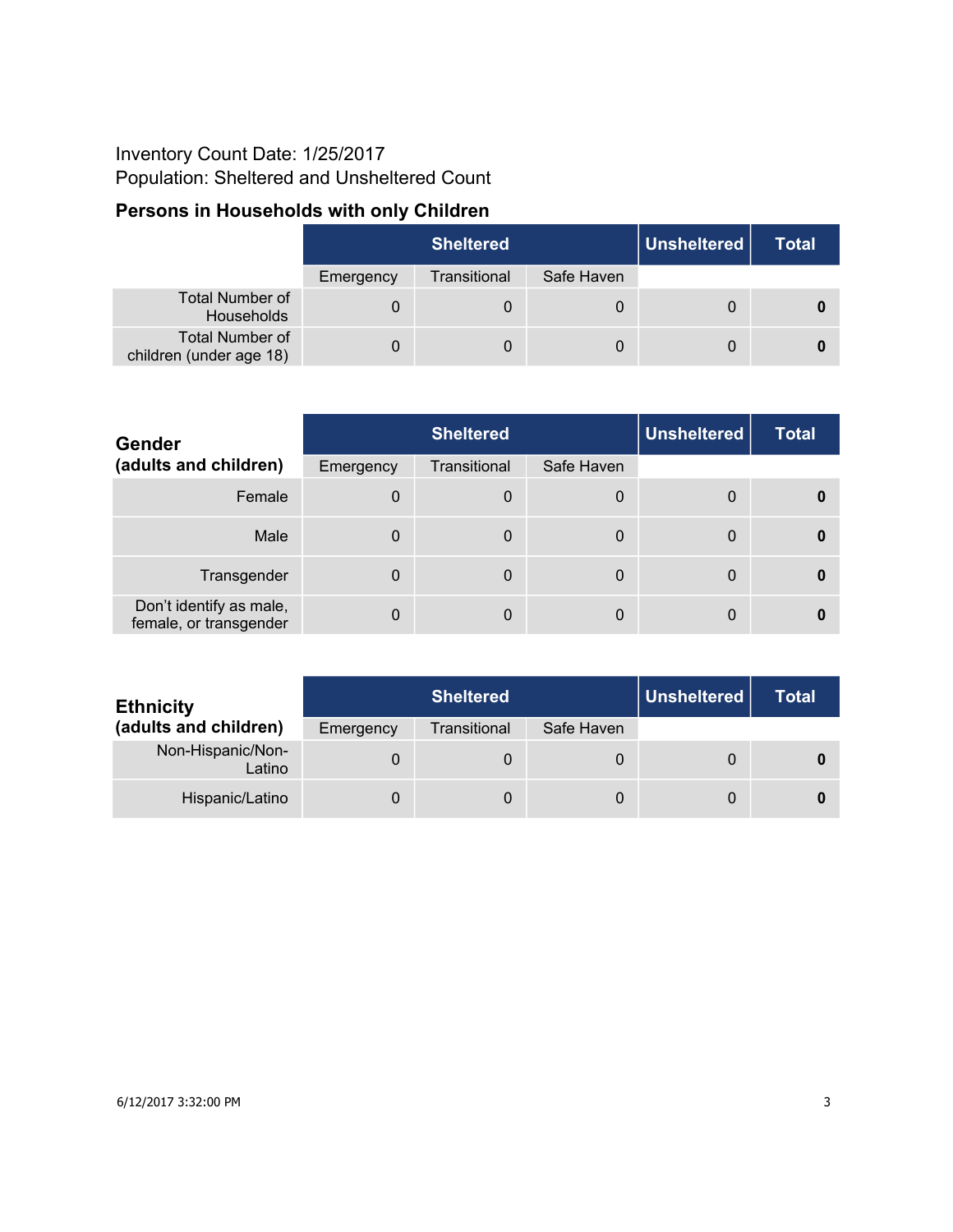| Race                                                |              | <b>Sheltered</b> |   | <b>Unsheltered</b> | <b>Total</b> |
|-----------------------------------------------------|--------------|------------------|---|--------------------|--------------|
| (adults and children)                               | Emergency    | Transitional     |   |                    |              |
| White                                               | $\mathbf{0}$ | $\mathbf 0$      | 0 | $\Omega$           |              |
| <b>Black or African-</b><br>American                | $\mathbf{0}$ | $\Omega$         | 0 | $\Omega$           | 0            |
| Asian                                               | 0            | $\Omega$         | 0 | $\Omega$           | 0            |
| American Indian or<br>Alaska Native                 | $\Omega$     | $\Omega$         | 0 | $\Omega$           |              |
| Native Hawaiian or<br><b>Other Pacific Islander</b> | 0            | $\Omega$         | 0 | $\Omega$           | 0            |
| <b>Multiple Races</b>                               | 0            | $\Omega$         | 0 | $\Omega$           |              |

| <b>Chronically</b><br><b>Homeless</b> |           | <b>Sheltered</b> |            | Unsheltered | Total |
|---------------------------------------|-----------|------------------|------------|-------------|-------|
| (adults and children)                 | Emergency | Transitional     | Safe Haven |             |       |
| Total number of<br>persons            |           |                  |            | 0           |       |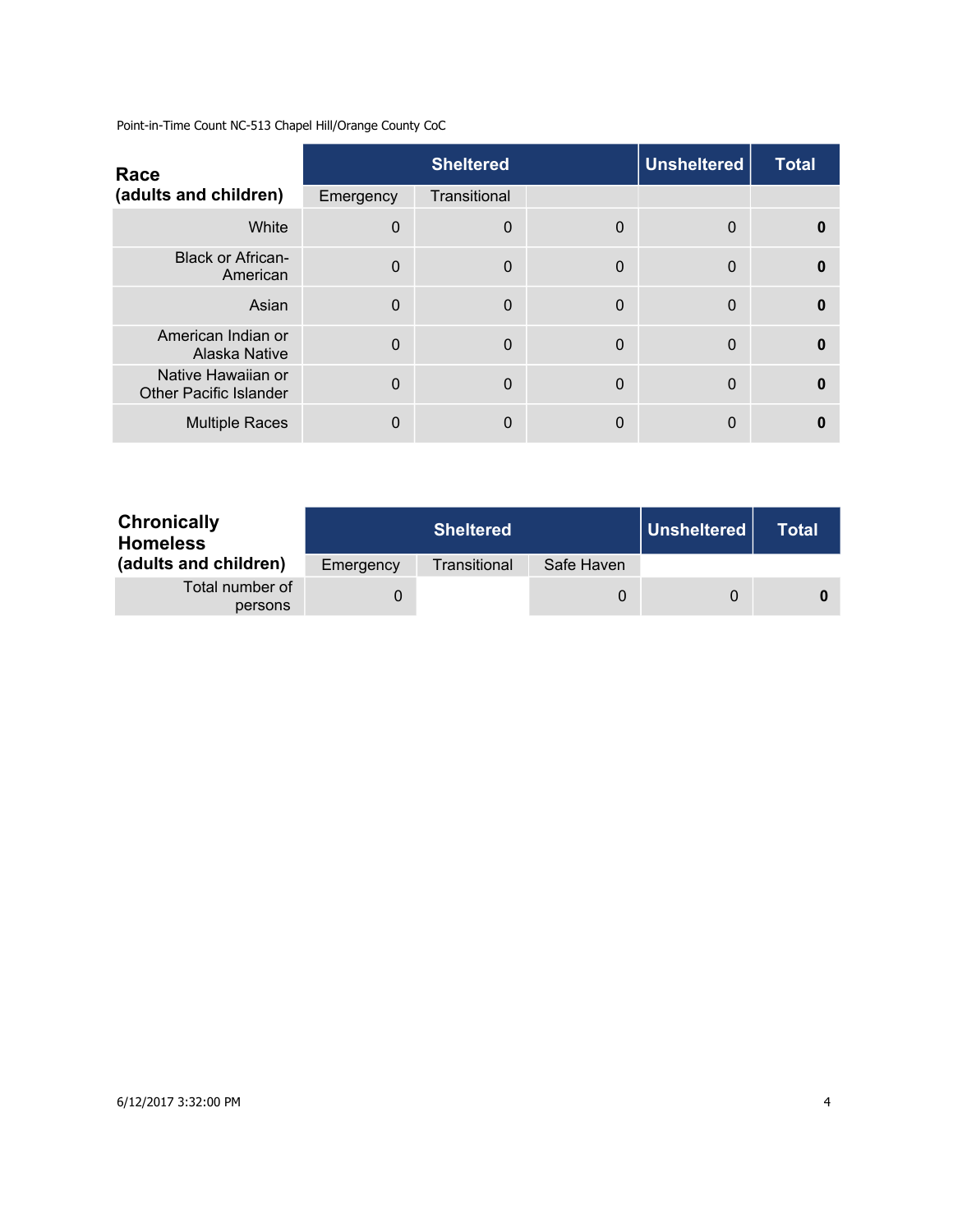## Inventory Count Date: 1/25/2017 Population: Sheltered and Unsheltered Count

#### **Persons in Households without Children**

|                                               |           | <b>Sheltered</b> |             |    | <b>Total</b> |
|-----------------------------------------------|-----------|------------------|-------------|----|--------------|
|                                               | Emergency | Transitional     | Safe Haven  |    |              |
| <b>Total Number of</b><br>Households          | 14        | 49               | $\mathbf 0$ | 35 | 98           |
| <b>Total Number of</b><br>persons<br>(Adults) | 14        | 49               | $\bf{0}$    | 37 | 100          |
| <b>Number of Persons</b><br>$(18 - 24)$       | $\Omega$  | $\overline{4}$   | $\Omega$    |    | 5            |
| <b>Number of Persons</b><br>(over age 24)     | 14        | 45               | $\mathbf 0$ | 36 | 95           |

| <b>Gender</b>                                     |           | <b>Sheltered</b> |            | <b>Unsheltered</b> | <b>Total</b> |
|---------------------------------------------------|-----------|------------------|------------|--------------------|--------------|
| (adults and children)                             | Emergency | Transitional     | Safe Haven |                    |              |
| Female                                            | 14        | $\mathbf 0$      | 0          | 6                  | 20           |
| Male                                              | $\Omega$  | 49               | 0          | 31                 | 80           |
| Transgender                                       | $\Omega$  | $\mathbf 0$      | 0          | $\Omega$           | 0            |
| Don't identify as male,<br>female, or transgender | 0         | 0                | 0          | 0                  |              |

| <b>Ethnicity</b>            |           | <b>Sheltered</b> |            | $\mid$ Unsheltered $\mid$ | Total |
|-----------------------------|-----------|------------------|------------|---------------------------|-------|
| (adults and children)       | Emergency | Transitional     | Safe Haven |                           |       |
| Non-Hispanic/Non-<br>Latino | 14        | 47               | 0          | 35                        | 96    |
| Hispanic/Latino             |           |                  | 0          | 2                         |       |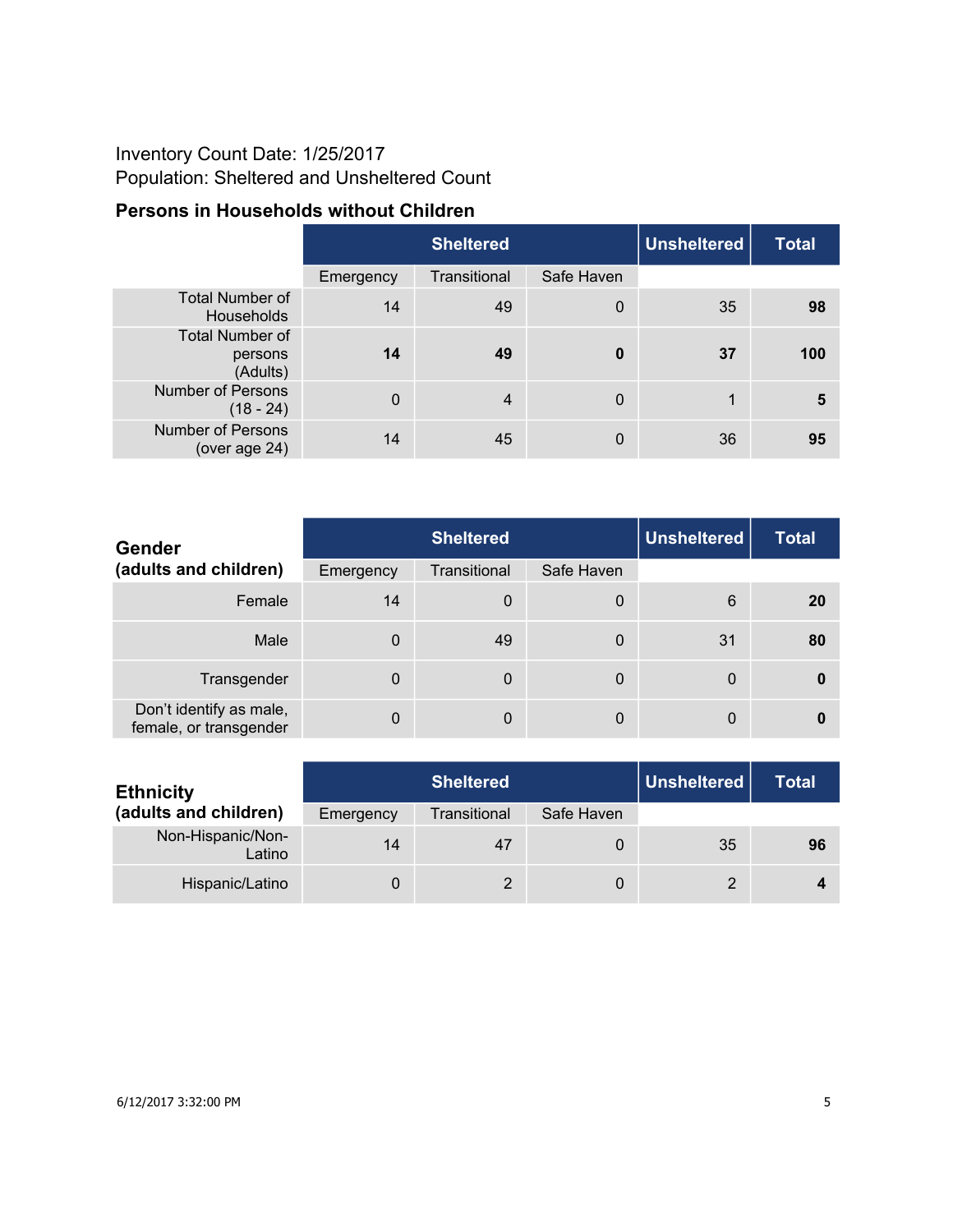| Race                                                |             | <b>Sheltered</b> |            | <b>Unsheltered</b> | <b>Total</b> |
|-----------------------------------------------------|-------------|------------------|------------|--------------------|--------------|
| (adults and children)                               | Emergency   | Transitional     | Safe Haven |                    |              |
| White                                               | 6           | 16               | 0          | 20                 | 42           |
| <b>Black or African-</b><br>American                | 6           | 31               | $\Omega$   | 14                 | 51           |
| Asian                                               | $\Omega$    | 1                | 0          | $\Omega$           |              |
| American Indian or<br>Alaska Native                 | $\Omega$    | $\Omega$         | 0          | $\Omega$           | 0            |
| Native Hawaiian or<br><b>Other Pacific Islander</b> | $\mathbf 0$ | $\Omega$         | 0          | $\mathbf 0$        | $\Omega$     |
| <b>Multiple Races</b>                               | 2           | 1                | 0          | 3                  | 6            |

| <b>Chronically</b><br><b>Homeless</b> |           | <b>Sheltered</b> |            | Unsheltered | Total |
|---------------------------------------|-----------|------------------|------------|-------------|-------|
| (adults and children)                 | Emergency | Transitional     | Safe Haven |             |       |
| Total number of<br>persons            |           |                  | 0          | 13          | 14    |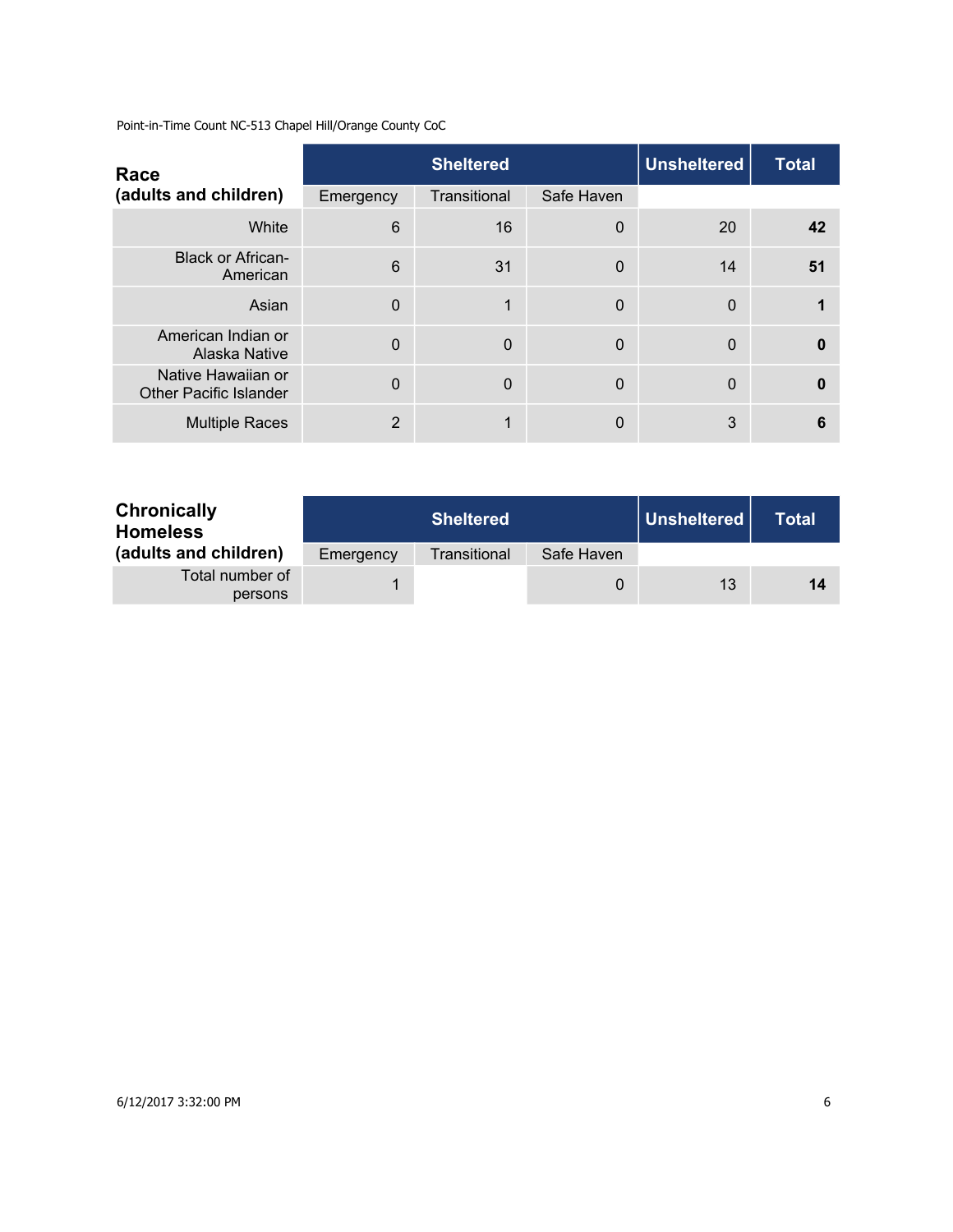#### Date of PIT Count: 1/25/2017 Population: Sheltered and Unsheltered Count

#### **Total Households and Persons**

|                                           | <b>Sheltered</b> |                |            | <b>Unsheltered</b> | <b>Total</b> |
|-------------------------------------------|------------------|----------------|------------|--------------------|--------------|
|                                           | Emergency        | Transitional   | Safe Haven |                    |              |
| <b>Total Number of</b><br>Households      | 23               | 49             | 0          | 35                 | 107          |
| <b>Total Number of</b><br>Persons         | 41               | 49             | 0          | 37                 | 127          |
| Number of Children<br>(under age 18)      | 18               | $\Omega$       | 0          | $\mathbf 0$        | 18           |
| <b>Number of Persons</b><br>(18 to 24)    | 1                | $\overline{4}$ | 0          | 1                  | 6            |
| <b>Number of Persons</b><br>(over age 24) | 22               | 45             | 0          | 36                 | 103          |

#### **Gender**

|                                                   |           | <b>Sheltered</b> |            | <b>Unsheltered</b> | <b>Total</b> |
|---------------------------------------------------|-----------|------------------|------------|--------------------|--------------|
|                                                   | Emergency | Transitional     | Safe Haven |                    |              |
| Female                                            | 30        | $\overline{0}$   | 0          | 6                  | 36           |
| Male                                              | 11        | 49               | 0          | 31                 | 91           |
| Transgender                                       | 0         | 0                | 0          | 0                  | 0            |
| Don't identify as male,<br>female, or transgender | 0         | 0                | 0          | 0                  |              |

## **Ethnicity**

|                             |           | <b>Sheltered</b> |            | Unsheltered | <b>Total</b> |
|-----------------------------|-----------|------------------|------------|-------------|--------------|
|                             | Emergency | Transitional     | Safe Haven |             |              |
| Non-Hispanic/Non-<br>Latino | 40        | 47               | 0          | 35          | 122          |
| Hispanic/Latino             |           |                  |            | 2           | 5            |

#### **Race**

|                      | <b>Sheltered</b> | Unsheltered | <b>Total</b> |
|----------------------|------------------|-------------|--------------|
| 6/12/2017 3:32:01 PM |                  |             |              |